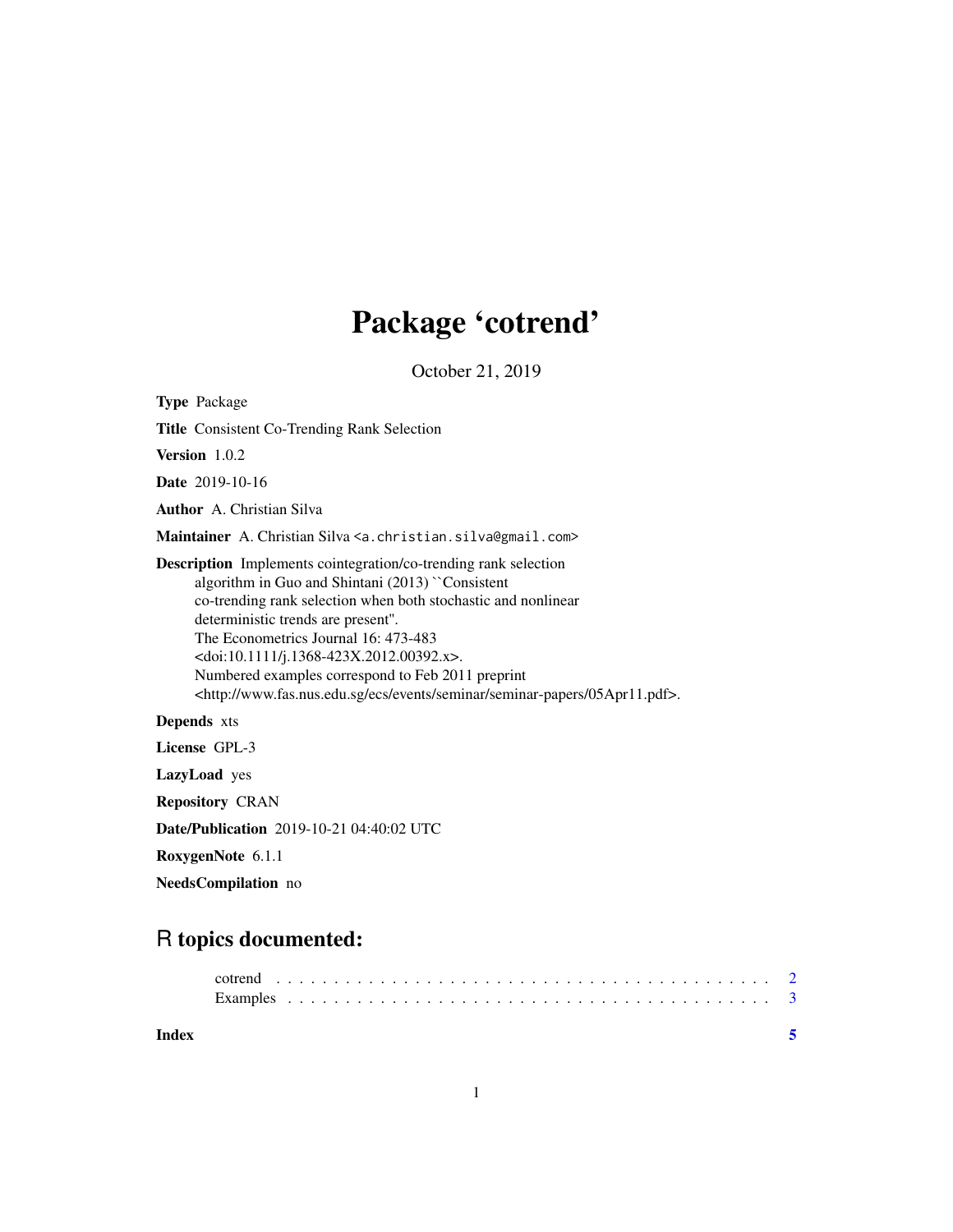#### <span id="page-1-0"></span>Description

Package implements method to find cointegration and cotrending rank according to Guo and Shintani (2011).

#### Usage

```
cotrend(x, \ldots)## Default S3 method:
cotrend(x,type=c("paired","joint"),CT="BIC",...)
## S3 method for class 'cotrend'
print(x,...)
```
#### Arguments

| $\mathsf{x}$ | Matrix or xts object of dimension $T x$ m. Where $T$ is the number of time periods<br>and m is the number of time series.                                     |
|--------------|---------------------------------------------------------------------------------------------------------------------------------------------------------------|
| $\cdots$     | Additional parameters are type = "paired" (default) or "joint" which metric func-<br>tion CT="BIC" (default), "HO" or "AIC".                                  |
| type         | Selects the method. "paired" is default and it find r1 and r2 independently.<br>"joint" selects both r1 and r2 at the same time.                              |
| <b>CT</b>    | Penalty functions elements. The default is to use "BIC" (Bayesian information<br>criterion). User can also select "AIC" or "HQ". See Guo and Shintani (2011). |

#### Details

For details on method see Guo and Shintani (2011). Most experiments find default method (paired,BIC) to have good performance. The probability of finding the correct rank is quite good for data sample as small as 50 observations.

#### Value

| List with:  |                                                                                                                             |
|-------------|-----------------------------------------------------------------------------------------------------------------------------|
| rank        | Array with 2 elements. First element is the cointegration rank $(r1)$ and the sec-<br>ond is the week cotrending rank (r2). |
| m           | Number of time series. Number of cols of input matrix.                                                                      |
| T.          | Number of time periods (observations). Number of rows of input matrix.                                                      |
| eigenvalues | Eigenvalues from von Neumann matrix used in the algorithm.                                                                  |
| vonNeumann  | Multivarite ratio of the von Neumann ratio. A matrix of dimention $m \times m$ .                                            |

#### Author(s)

A. Christian Silva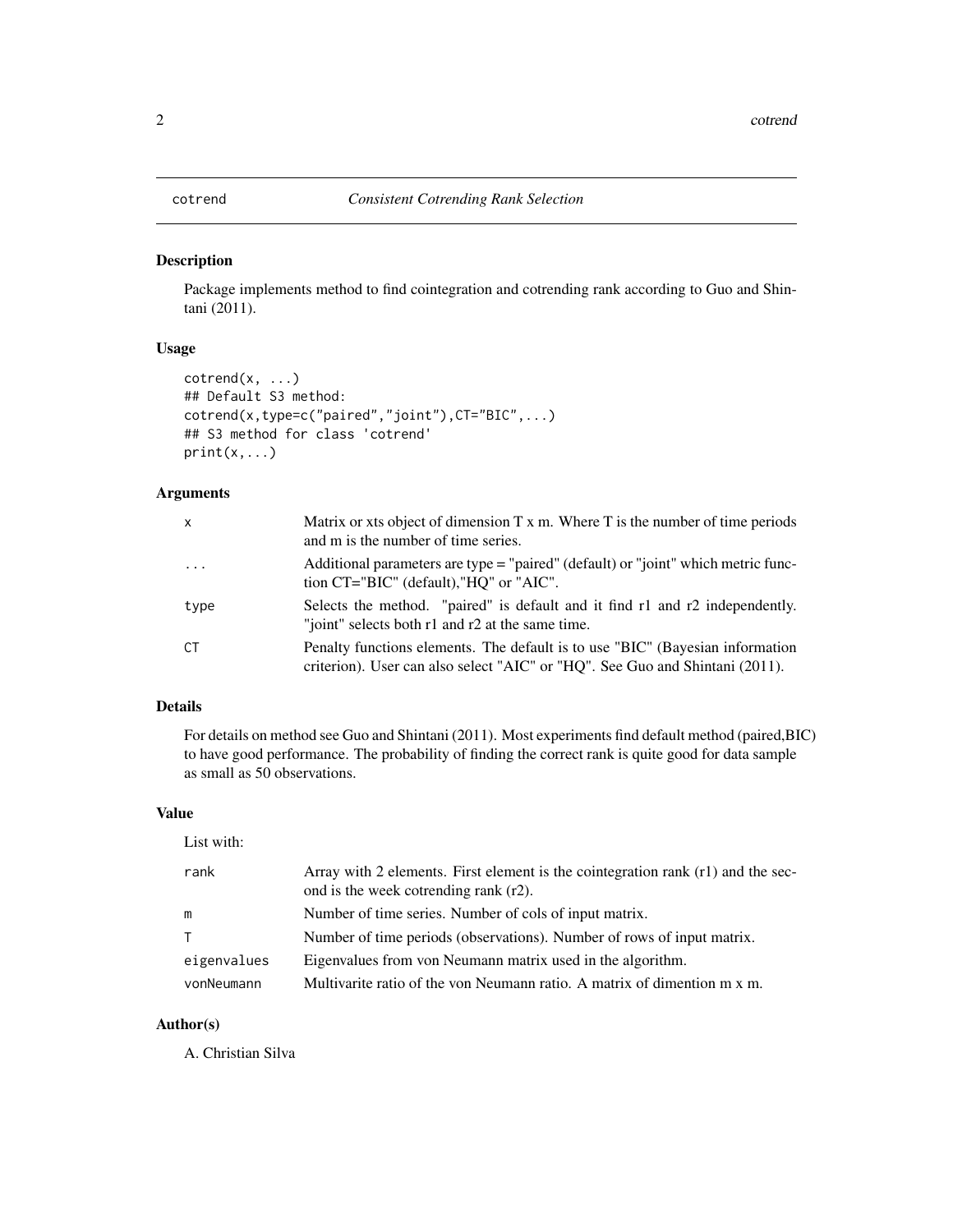#### <span id="page-2-0"></span>Examples 3

#### References

Z-F. Guo and M. Shintani, "Consistent cotrending rank selection when both stochastic and nonlinear deterministic trends are present", Preprint, www.vanderbilt.edu/econ/faculty/Shintani/cotrend.pdf, version Feb 2011.

#### Examples

```
x <- example_eq3()
cotrend(x)
cotrend(x,type="joint")
```

| Examples |  |
|----------|--|
|----------|--|

Examples *Examples time series presented in Guo and Shintani (2011) to test their algorithm.*

#### Description

Some examples found in Guo and Shintani (2011). The number of the example corresponds to the equation number in the paper (version published on Feb 2011). The current code can adjust every parameters in the paper. The default values are the most common values selected in the paper.

#### Usage

```
example_eq3(T = 50, mu1 = 0.5, mu2 = 2, c1 = 0.5, c2 = 1)
example_eq4(T = 50, mu1 = 0.5, mu2 = 2, c1 = 0.5, c2 = 1)
example_eq8(T = 50, rho1 = 1, mu0 = 2, mu1 = 0.5, c = 0.5, tau = 0.5, y0 = 0)
example_eq9(T = 400, mu0 = 2, mu1=0.5, c=0.5, tau1=0.5, tau2=1/3)
```
### Arguments

| T              | Number of time periods (observations). Practically the number of rows in the<br>output matrix.        |
|----------------|-------------------------------------------------------------------------------------------------------|
| mu0            | Increase rate for deterministic trend. See Gou and Shintani (2011).                                   |
| mu1            | Increase rate for deterministic trend. See Guo and Shintani(2011).                                    |
| mu2            | Increase rate for deterministic trend.                                                                |
| C              | Intercept for deterministic trend.                                                                    |
| c <sub>1</sub> | Intercept for deterministic trend.                                                                    |
| c <sub>2</sub> | Intercept for deterministic trend.                                                                    |
| rho1           | Autocorrelation coefficient. If rho $1 = 1$ , we have a I(1) process. See Guo and<br>Shintani (2011). |
| tau            | Time location for break point. Before tau the mean trend is different than after.                     |
| tau1           | Time location for break point. Before tau the mean trend is different than after.                     |
| tau2           | Time location for break point. Before tau the mean trend is different than after.                     |
| y0             | Starting point for simulation of Equation 9. See Guo and Shintani (2011).                             |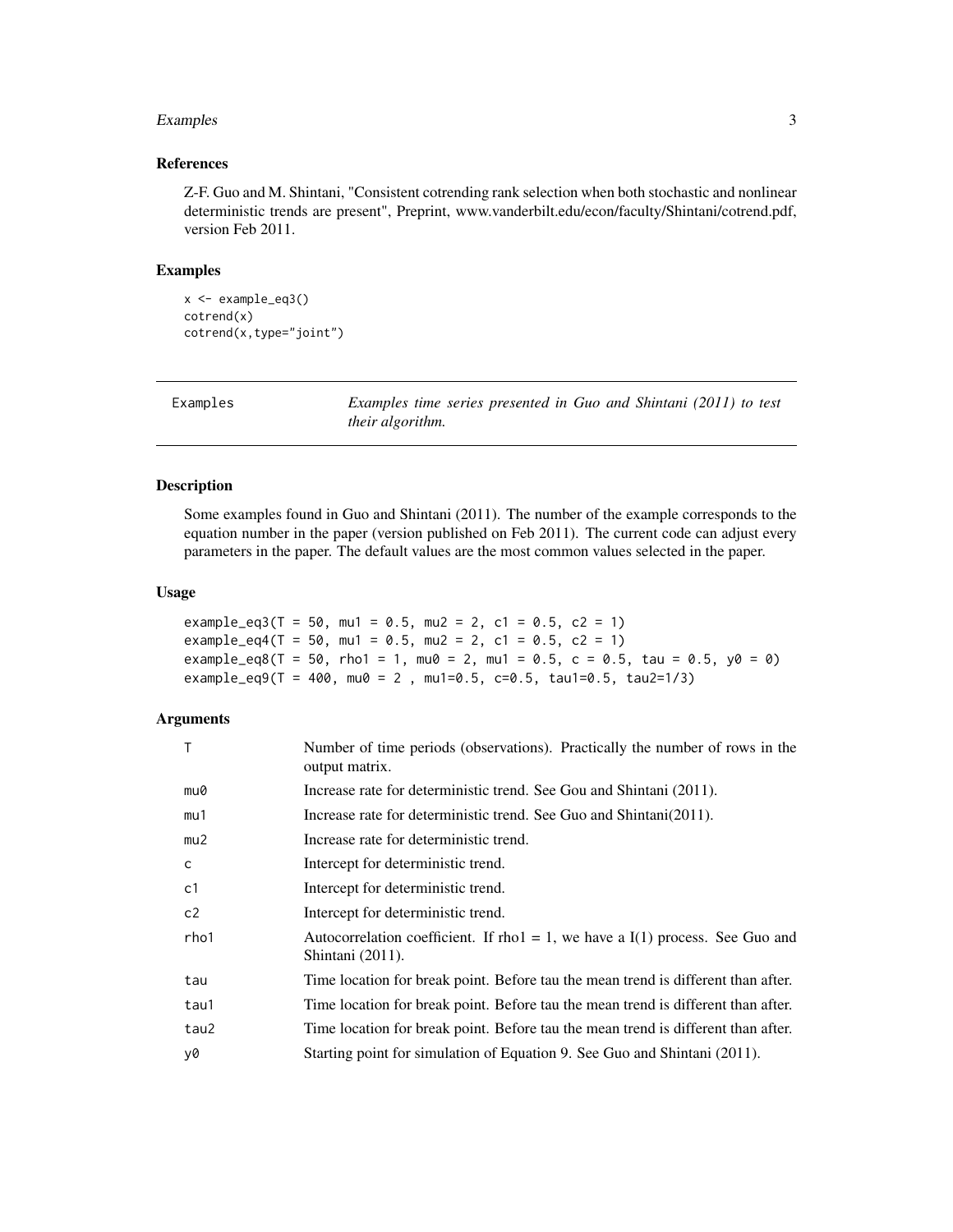#### Details

The outcome of the rank finding algorithm cotrend depends on T. That is true for all examples. If T-> Inf, the probability to find the correct rank pair is  $P \rightarrow 1$ . Equation 3 should give rank pair  $r1 =$ 0 and  $r2 = 1$ . Equation 4 has  $r1 = 1$  and  $r2 = 1$ . Both examples are independent of the parameters selected. Equation 8 has rank  $r1 = 1$  and  $r2 = 1$  if rho1 = 0.5 and  $r1 = 0$  and  $r2 = 1$  if rho1 = 1. Equation 9 has rank  $r1 = 0$  and  $r2 = 0$  for the default parameters. See Guo and Shintani (2011).

### Value

Output is matrix of dimention T x m.  $m=2$  for eq3 or eq4 and  $m=3$  for eq8 and eq9.

#### Author(s)

A. Christian Silva

### References

Z-F. Guo and M. Shintani, "Consistent cotrending rank selection when both stochastic and nonlinear deterministic trends are present", Preprint, www.vanderbilt.edu/econ/faculty/Shintani/cotrend.pdf, version Feb 2011.

#### Examples

```
x <- example_eq3()
c \leftarrow \text{cotrend}(x)print(c)
```